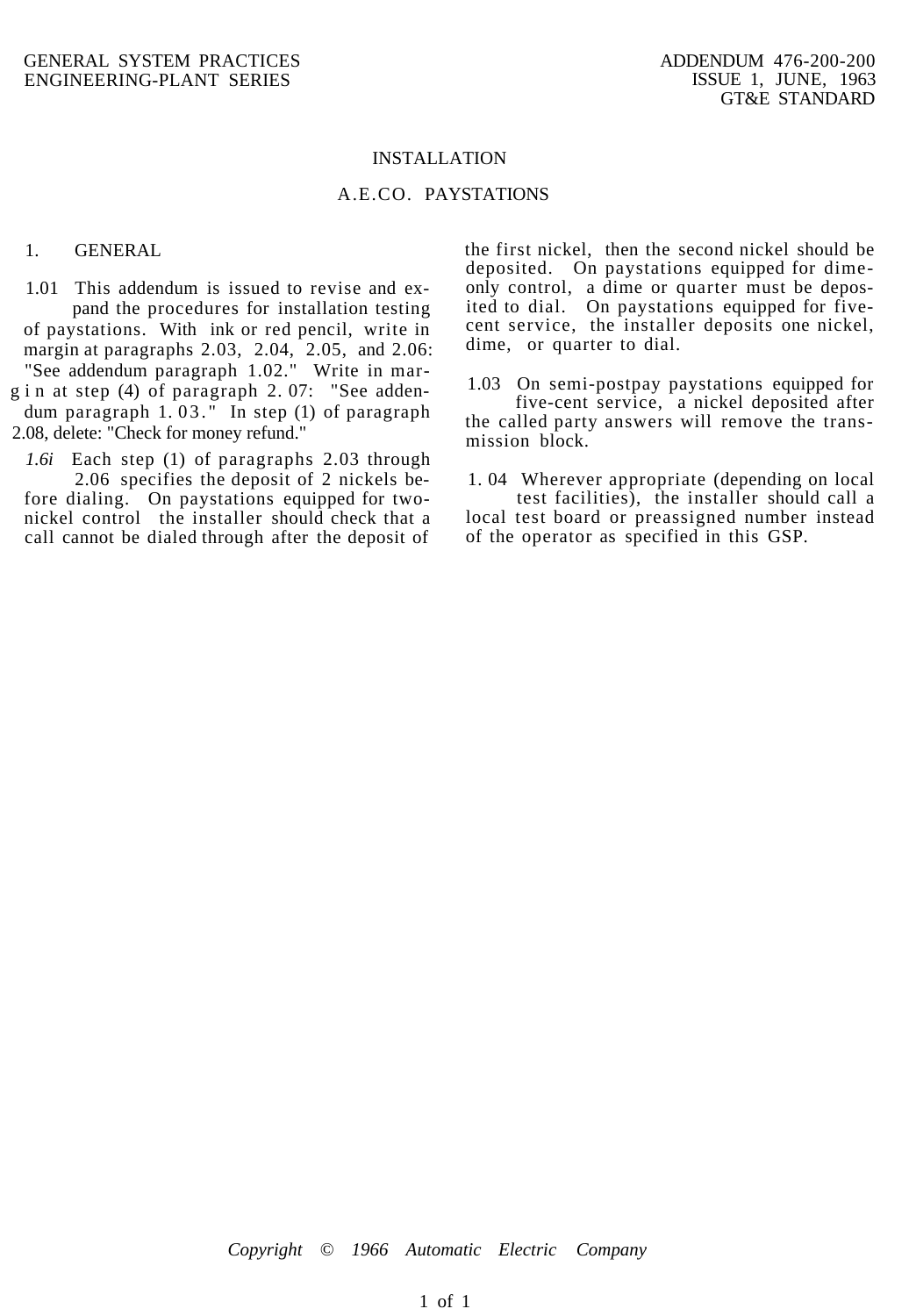#### INSTALLATION

### A. E. CO. PAYSTATIONS

### 1. GENERAL

1.01 This section contains installation procedures for A. E. Co. paystations.

#### 2. INSTALLATION

2.01 Installation of a paystation in an aluminum booth is described in GSP 476-500 series. Install a paystation in a wood booth or on a wall as follows:

- (1) Place the backboard (see Fig. 1) against the wall vertically (it is important that the backboard and the paystation are exactly upright).
- (2) Mark through holes B onto wall.
- (3) Drill holes, where marked, to take 1/4-20 anchors. Mount anchors in wall.
- (4) Push a loop of inside wire through backboard hole C.
- NOTE: When installing a paystation in a wood booth or on a wall, a #14 ground wire must be connected between the paystation lower housing and protector ground as described in Part 3. The ground wire must be connected to the paystation before the paystation is mounted on the backboard.
	- (5) Carry remainder of inside wire down channel at rear of backboard.
	- (6) Push end of inside wire through hole marked D.
- NOTE: If inside wire runs along bottom of paystation booth or enclosure, push a loop of inside wire through hole D; carry inside wire up channel at rear of backboard and push end of wire through hole C.
	- (7) Mount the backboard on the wall using anchor screws.
	- (8) Unlock upper housing of paystation and lift housing off.
	- (9) Mount lower housing and backplate onto backboard with 1/4-20 flathead machine screws through the threaded insert of holes A.
- (10) Insure that the loop or end of inside wire comes through slot in backplate by terminal strip without pinching.
- (11) Remove cover from ringer box.
- (12) Mount ringer box on the bottom part of the backboard using common wood screws.
- (13) Insure that the inside wire is not pinched and has free access to the ringer box.
- (14) Connect ringer and lower housing as shown in the appropriate wiring diagram (Figs. 3 through 16).
- NOTE: Paystations installed in wood paystation booths must be grounded according to the instructions in Part 3 of this section.
	- (15) Replace cover on ringer box.
	- (16) Replace upper housing on paystation and lock.
- 2.02 In addition to the standard installation tests

to verify ringing, dial speed, and line noise level, the following specific installation tests should be performed as outlined for each type of paystation.



Figure 1. Backboard

*Copyright © 1966 Automatic Electric Company*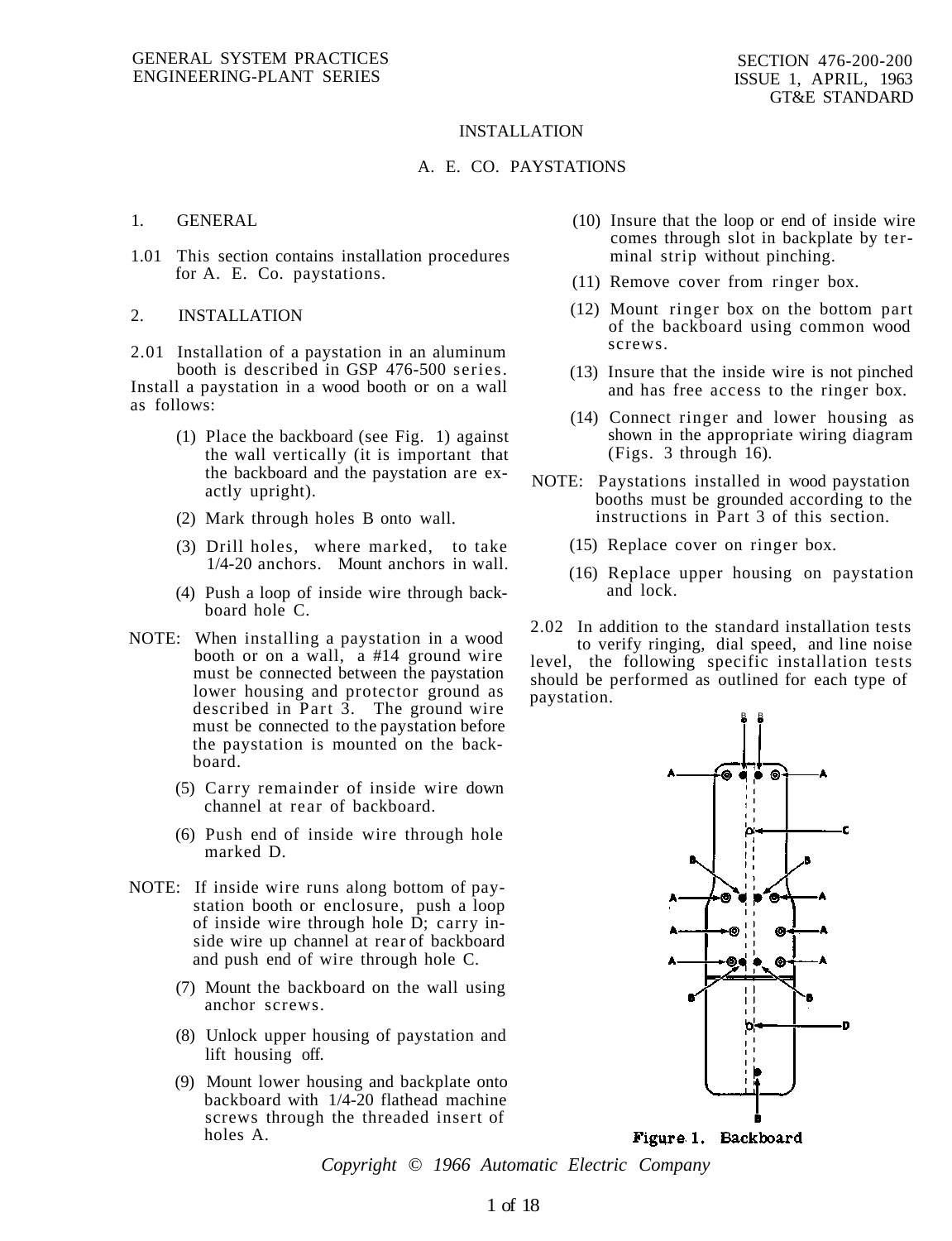Tests 3\_ Prepay Stations

2.03 When the cash compartment key is available or the cash compartment door is not installed, check operation of prepay paystation as follows:

- (1) Insert two nickels, dial paystation number and wait for busy tone. Hang up. Check for coin refund.
- (2) If in place, remove cash compartment door if key is available.
- (3) Insert dime and dial test line.
- (4) When connection is completed to test line, hang up.
- (5) Check that coin falls into cash compartment.
- (6) Repeat same procedure (steps 3 through 5) with a quarter.
- (7) Deposit dime. Dial operator for assistance with coin signal testing.
- (8) Deposit proper coin in each slot and have operator identify each coin deposited.
- (9) Have operator apply refund current. Check that coins drop into coin return receptacle.
- (10) Re-deposit coins and have operator apply collect current. Check that coins drop into cash compartment.
- (11) Lock cash compartment door.

2.04 When a cash compartment key is not available and the cash compartment door is in place, check prepay paystations as follows:

- (1) Insert two nickels, dial telephone number of paystation being'installed and wait for busy tone. Hang up. Check for money refund.
- (2) Insert dime. Call operator for assistance in coin signal testing.
- (3) Deposit proper coin in each slot and have operator identify each coin. Hang up.

Tests - Local Prepay Paystations

2.05 When cash compartment key is available or

cash compartment door is not installed, check operation of local prepay paystation as follows:

- (1) Insert two nickels, dial paystation number and wait for busy tone. Hang up. Check for coin refund.
- (2) Unlock cash compartment door.
- (3) Insert dime and dial test line.
- (4) When connection is completed to test line, hang up.
- (5) Check that coin falls into cash compartment.
- (6) Repeat steps (3) through (5) using a quarter.
- (7) Deposit dime. Dial operator for assistance with coin signal testing.
- (8) Deposit proper coin in each slot and have operator identify each coin deposited. Check that coins fall into cash compartment. Hang up.
- (9) Lock cash compartment.
- 2. 06 When cash compartment key is not available and cash compartment door is installed, check local prepay paystations as follows:
	- (1) Insert two nickels, dial telephone number of paystation being installed and wait for busy tone. Hang up. Check for coin refund.
	- (2) Insert dime. Call operator for assistand in coin signal testing.
	- (3) Deposit proper coin in each slot and have operator identify each coin. Hang up.

Tests - Semi PostpayPaystations

- 2.07 When a cash compartment key is available or cash compartment door is not installed, check operation of a semi-postpay paystation as follows:
	- (1) Dial paystation number and wait for busy tone. Hang up.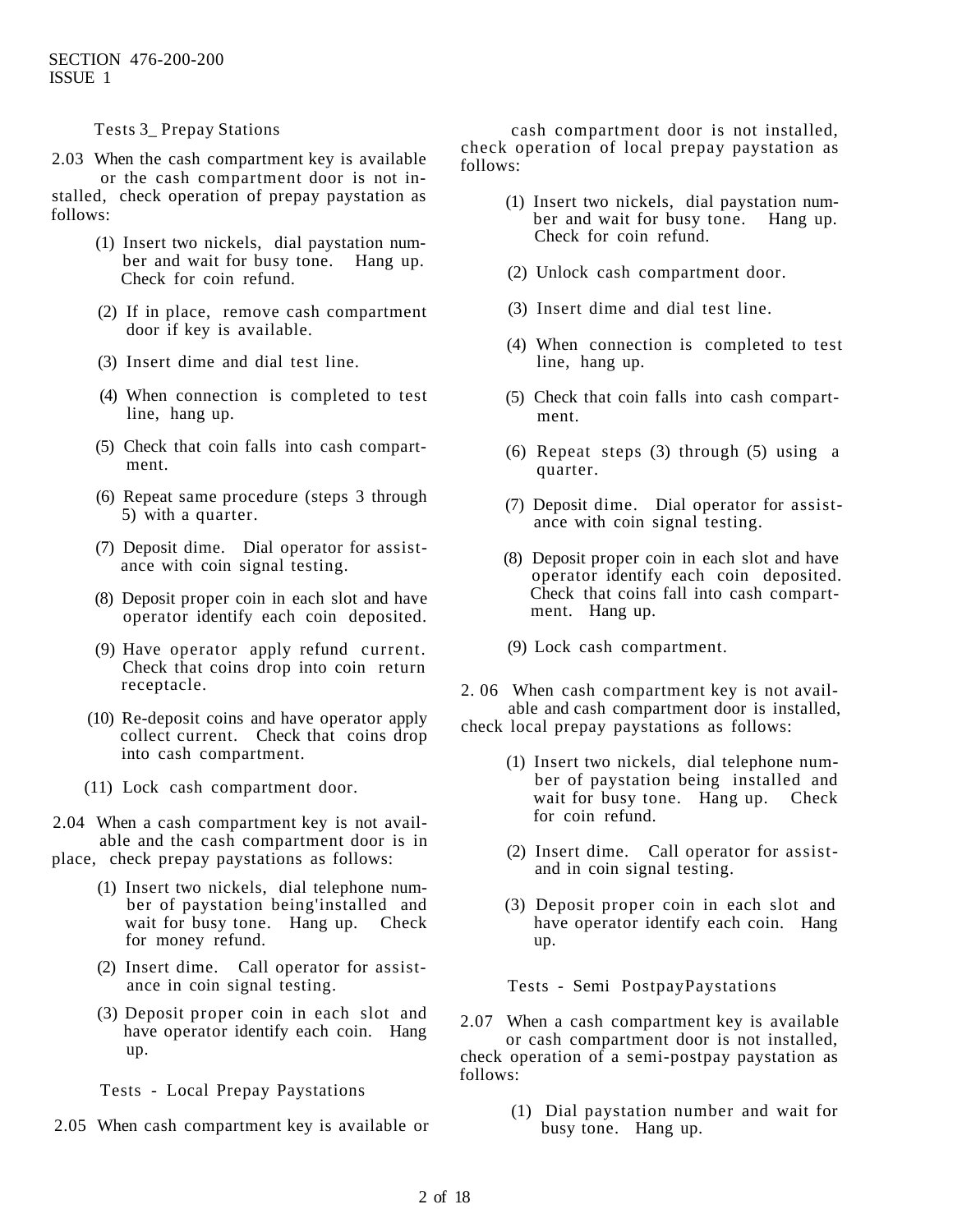- (2) Unlock cash compartment door.
- (3) Dial predetermined party for assistance in checking paystation operation. Do not call operator.
- (4) When called party answers, deposit one nickel. On semi-postpay paystatlons using dime-only control, the nickel will be rejected. If the paystation has twonickel control, the first nickel will be accepted but transmission will remain blocked until second nickel is deposited. On paystations with two-nickel control, deposit second nickel to determine that transmission block is removed. Hang up.
- (5) Call predetermined party.
- (6) When called party answers, deposit dime. Transmission block should be removed.
- (7) Repeat (5) and (6) using quarter.
- (8) Dial operator for assistance with coin signal testing.
- (9) Deposit proper coin in each slot and have operator identify each coin deposited. Hang up.
- (10) Lock cash compartment door.

2.08 When a cash compartment key is not available, and cash compartment door is installed, check operation of semi-postpay paystation as follows:

- (1) Dial number of paystation and wait for busy tone. Hang up. Check for money refund.
- (2) Call operator for assistance in coin signal testing.
- (3) Deposit proper coin in each slotand have operator identify each coin. Hang up.

# 3. PAYSTATION HOUSING GROUND

Grounding Prepay Paystations

3.01 Where a prepay paystation is installed in a

wood booth or mounted on a wall, the paystation must be grounded as follows:

- (1) Solder a spade terminal to each end of an 11-inch #14 wire. Terminate one end under the mechanism base machine screw shown in Fig. 2. Route wire to avoid coin return chute opening and coin trigger and terminate the other spade terminal at the terminal strip ground Solder a spade terminal to one end of a #14 wire (wire length sufficient to reach from terminal G through the lower housing wire opening and to the protector ground terminal). Terminate the spade terminal at terminal G. Route the #14 wire through the lower housing wire opening to the protector and wrap the end of the wire around the protector ground terminal.
- (2) At the point on the edge of the upper housing which will contact the equalizing spring when the upper housing is installed (see Fig. 2), remove sufficient paint from the inside surface so that a ground clip can make contact with the metal of the upper housing. Place a Tinnerman C-23405-012-3B ground clip on the upper housing at the point where it will contact the equalizing spring when the housing is installed.

Grounding Local Prepay and Semi-Postpay Paystations

- 3. 02 Where a local prepay or semi-postpay paystation is installed in a wood booth, the paystation must be grounded as follows:
	- (1) Solder a spade terminal to one end of a #14 wire (wire length sufficient to reach from mechanism base mounting screw, through wire opening in lower housing to protector ground terminal). Termiate the spade terminal under the mechanism base mounting screw shown in Fig. 2. Route the wire through the lower housing to protector ground terminal (wire must be routed so that it does not obstruct coin return chute opening or coin trigger). Wrap the end of the wire around protector ground terminal.
	- (2) Install a ground clip as described in paragraph 3. 01 step (2).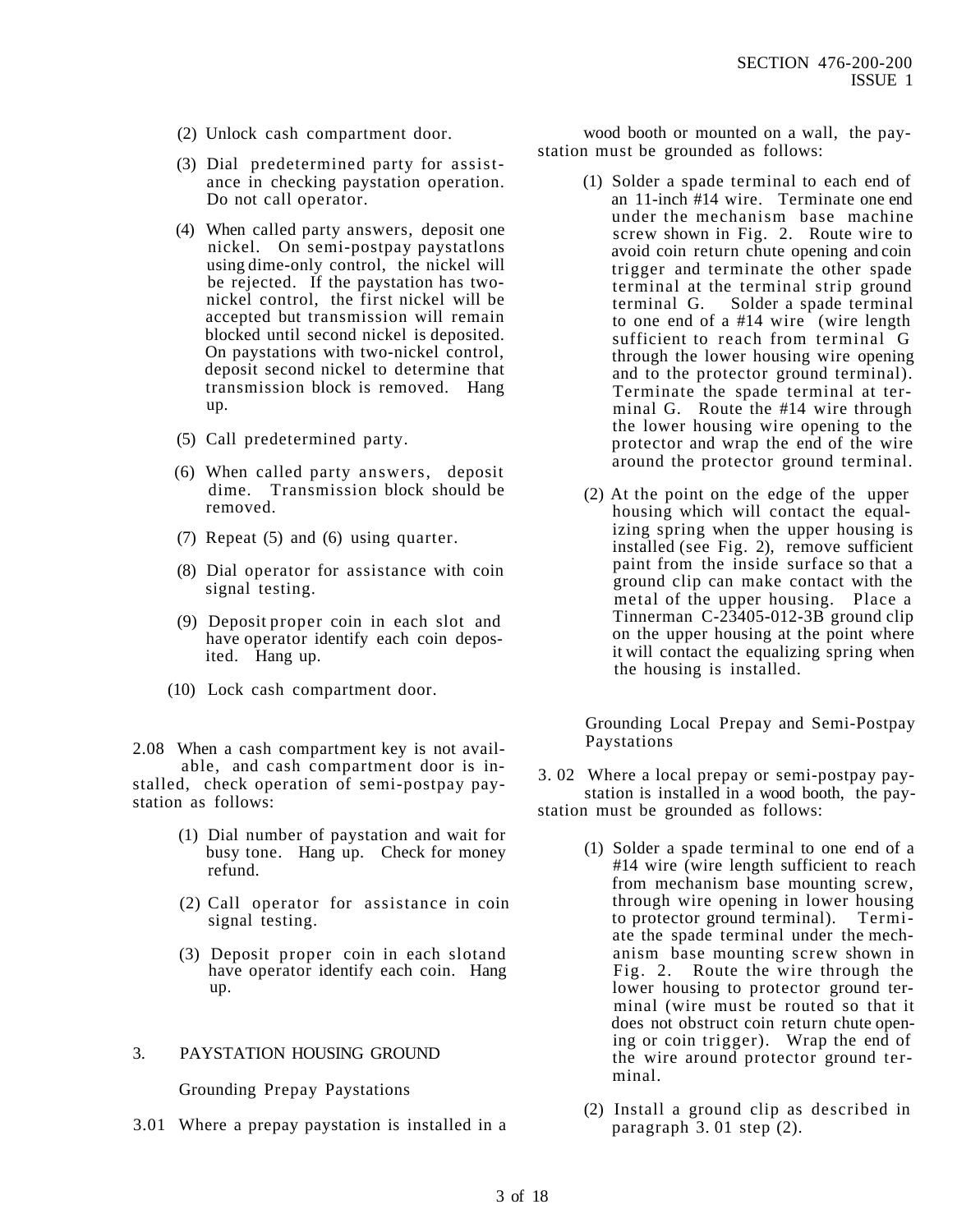# SECTION 476-200-200 ISSUE 1

3. 03 Station protection and grounding requirements are described in the 435-300 and 435-600 series of GSP's. These practices should be referred to for station wiring to the paystation.



Figure 2. Paystation Grounding - Wall-Mounted or Mounted in Wood Booth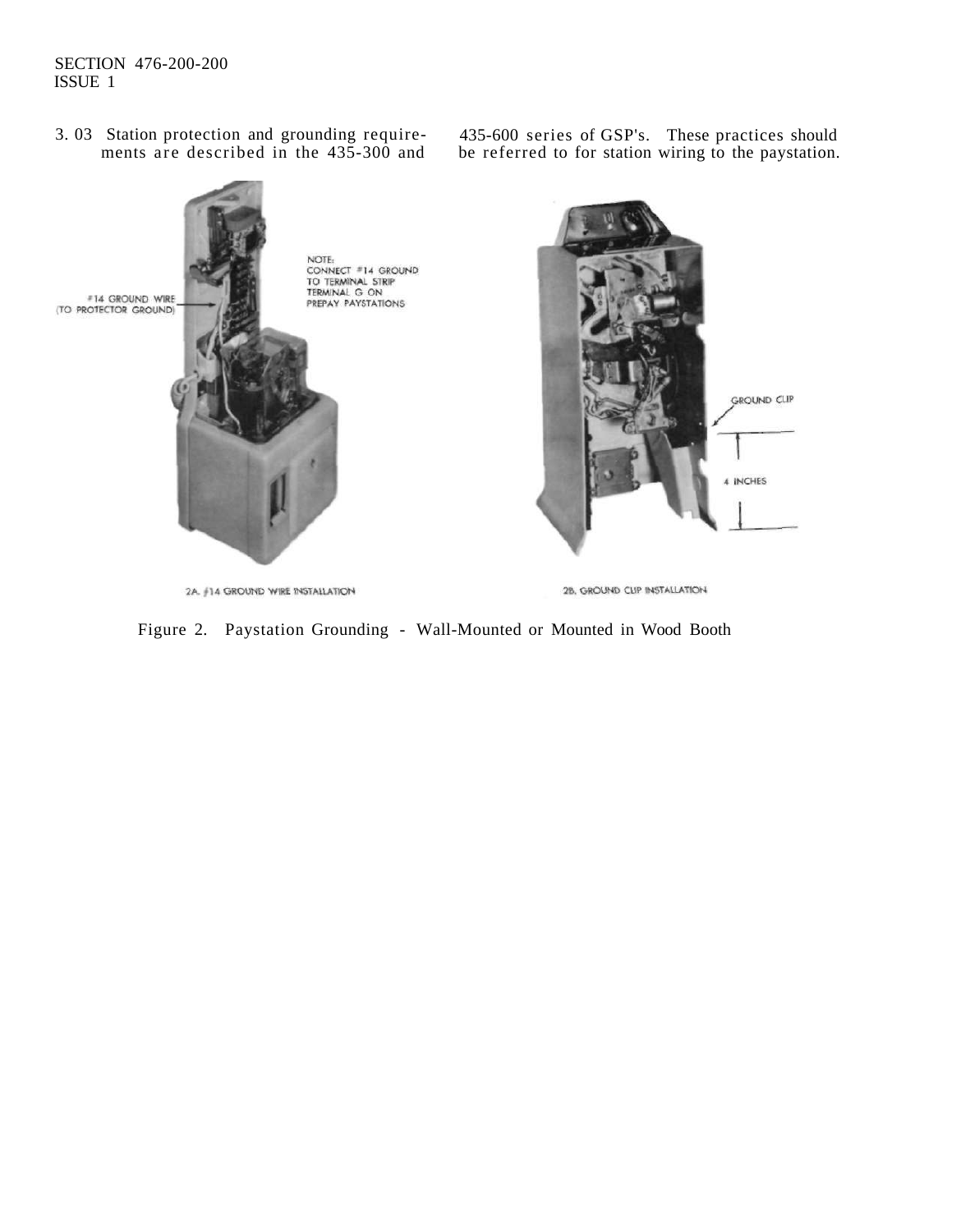

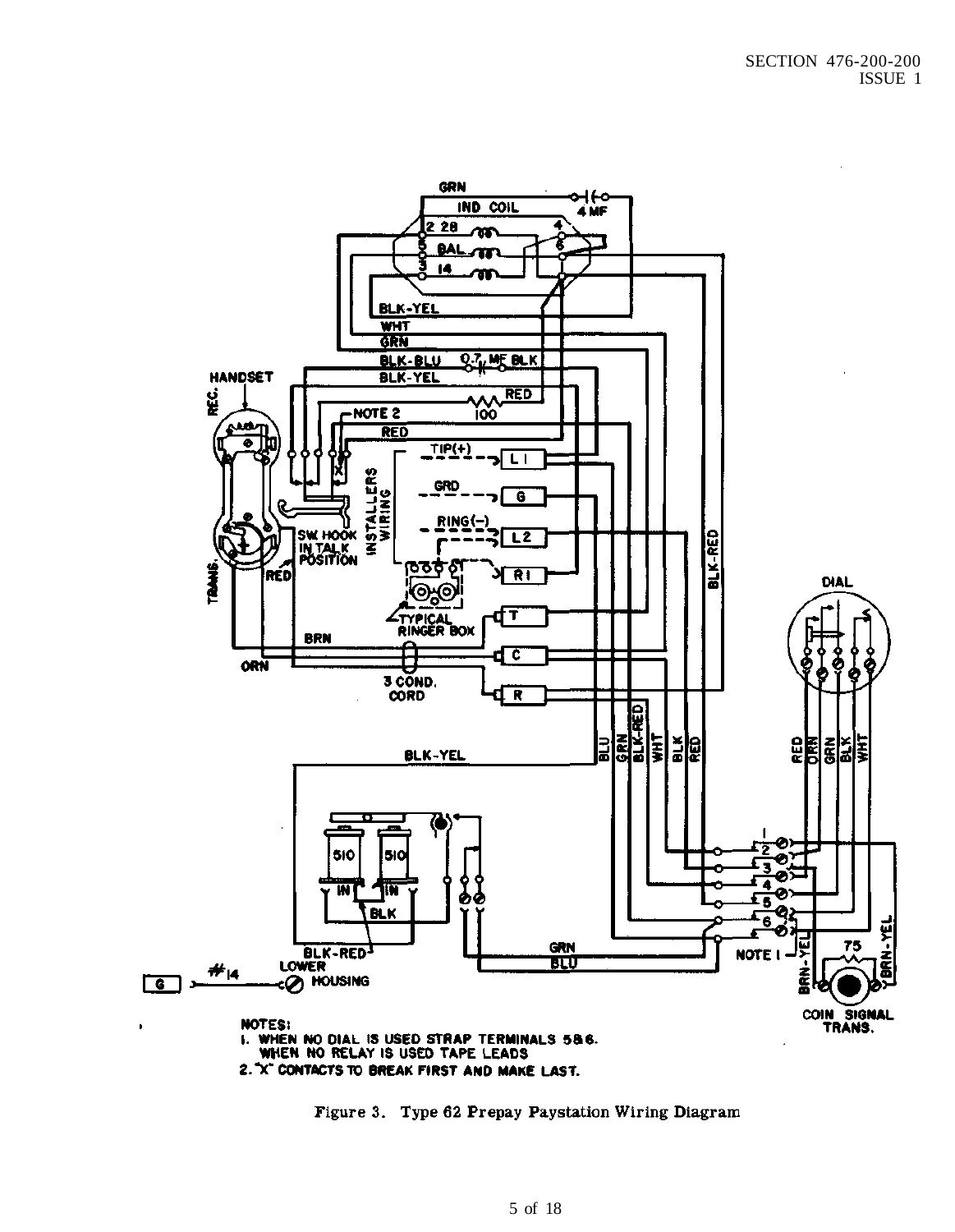

Figure 4. Type 62-55 Prepay Paystation Wiring Diagram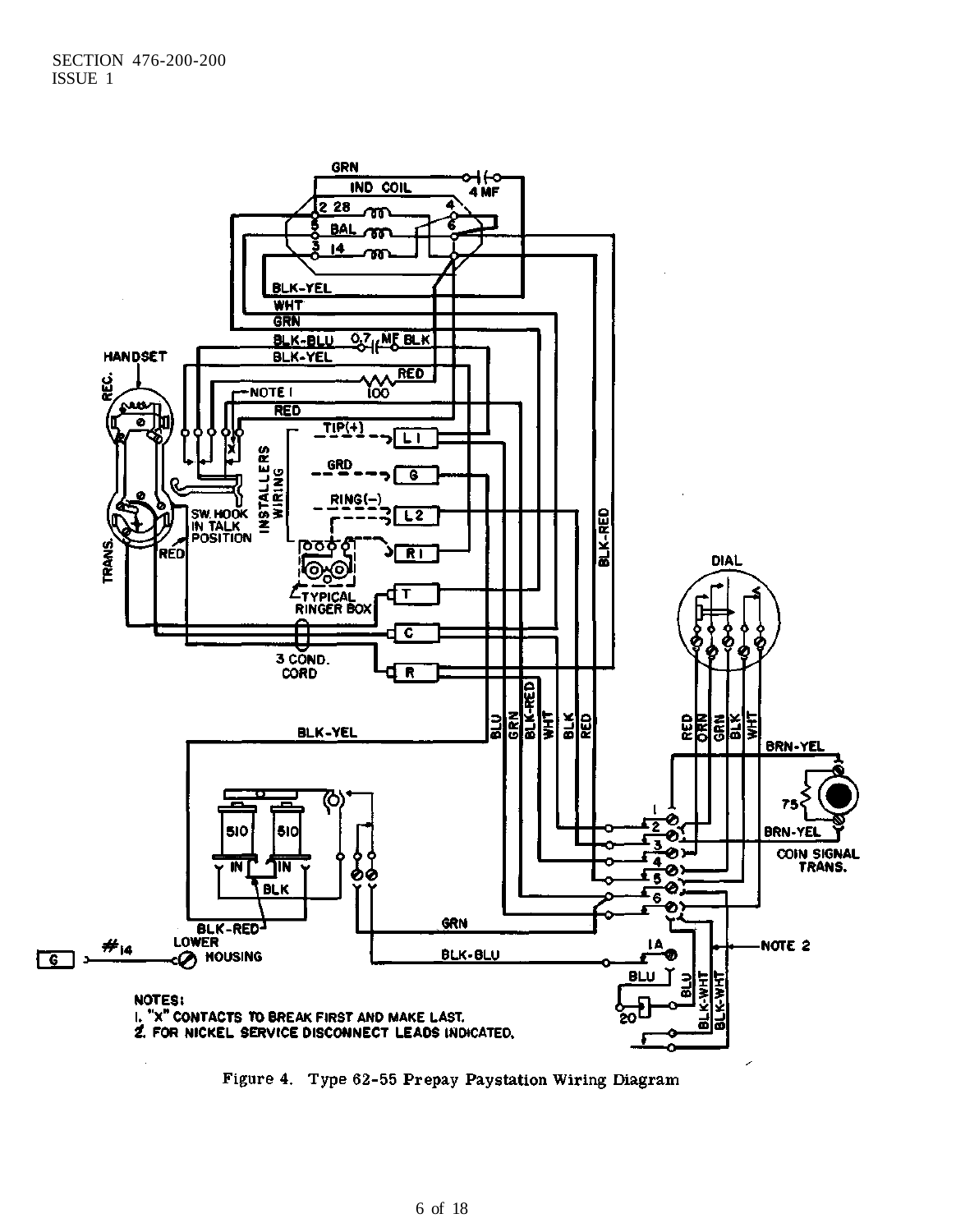

- 3. LOOP COMPENSATOR TO BE SET AT "2" FOR LESS THAN 200 OHM LOOPS AND AT "0" FOR OVER 200 OHMS.
- 4. INSTALL SIDE ONE BALANCING IMPEDANCE ON UNLOADED CABLE LOOPS OF OVER 200 OHMS.<br>PROVIDING ANY ADJACENT OPEN WIRE SECTION IS LESS THAN 200 OHMS.<br>5. COLOR CODES THAT VARY FROM LPA 82 PAYSTATIONS AND APPEAR ON OLDER TYPE<br>82
- 
- 

Figure 5. Type LPA 82 Prepay Paystation Wiring Diagram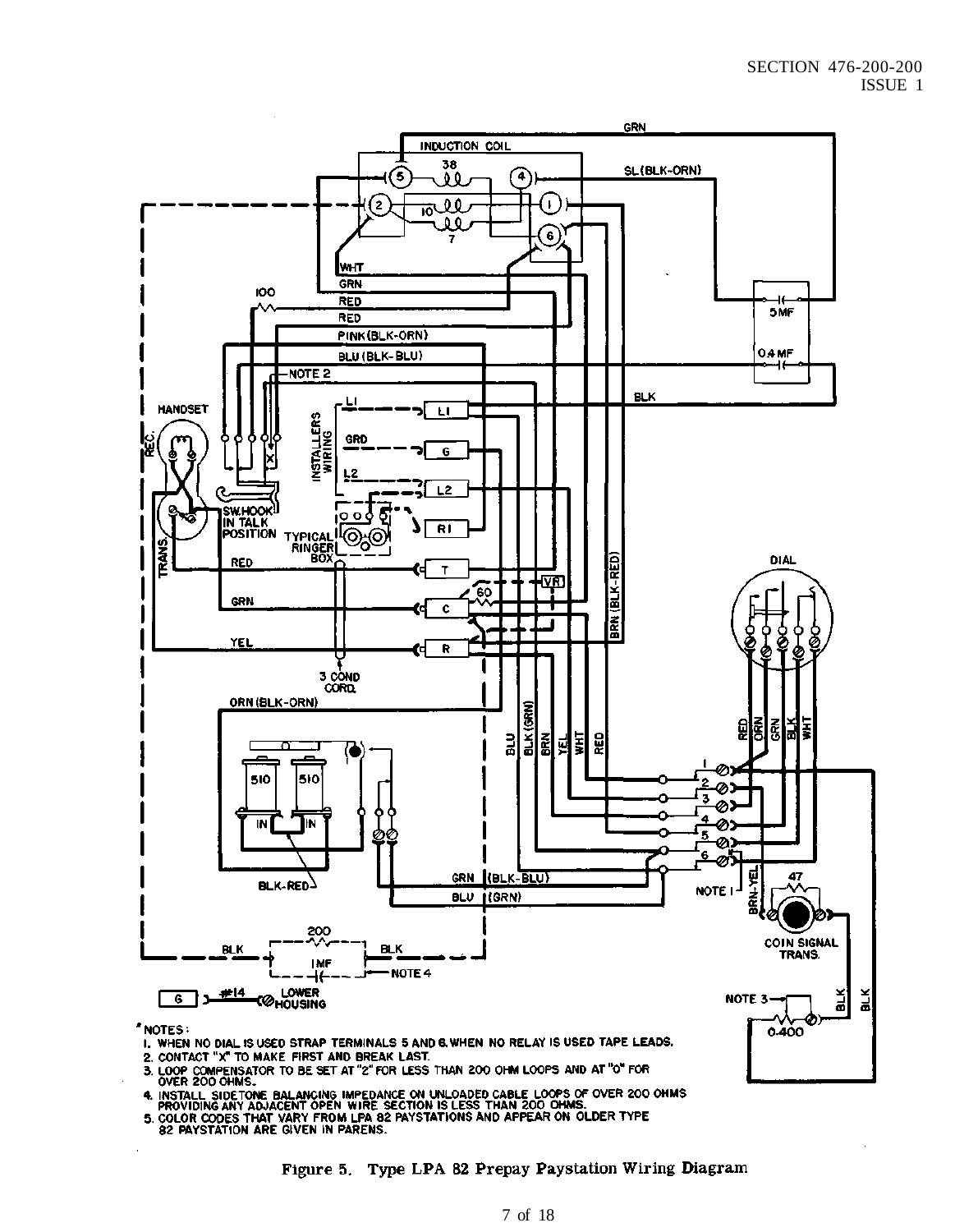

Figure 6. Type LPA 82-55 Prepay Paystation Wiring Diagram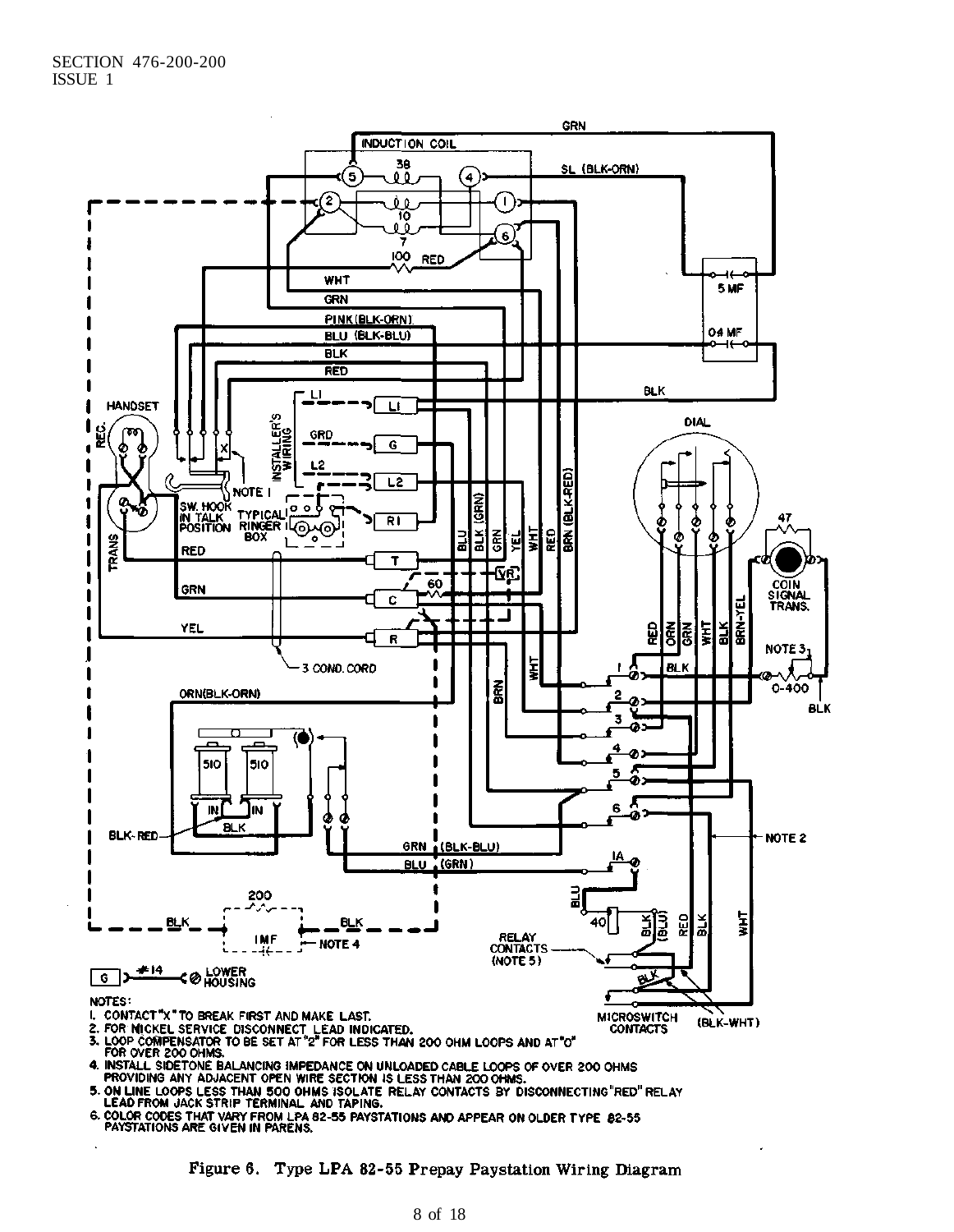

Figure 7. Type LPB 82 Prepay Paystation Wiring Diagram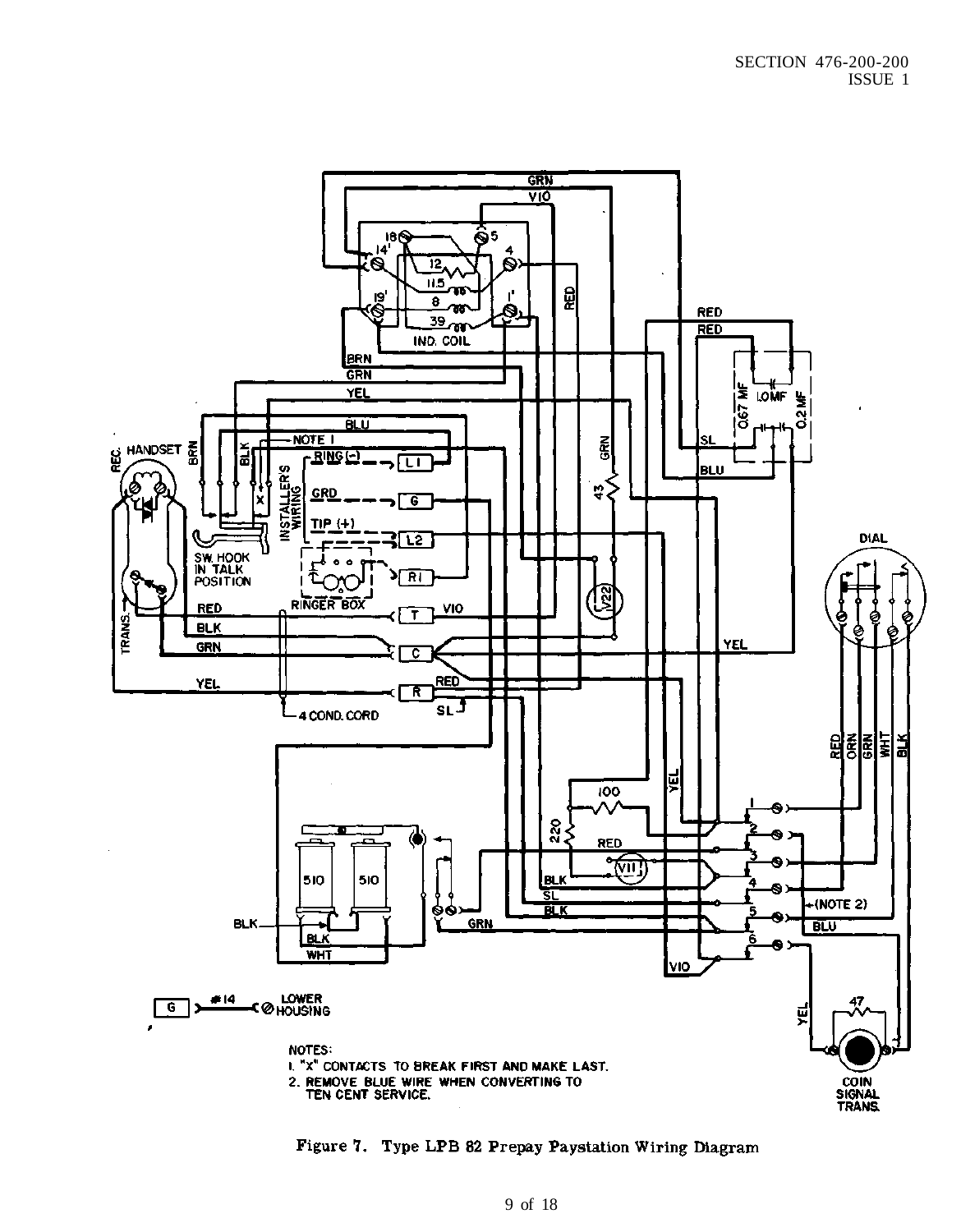

Figure 8. Type LPB 82-55 Prepay Paystation Wiring Diagram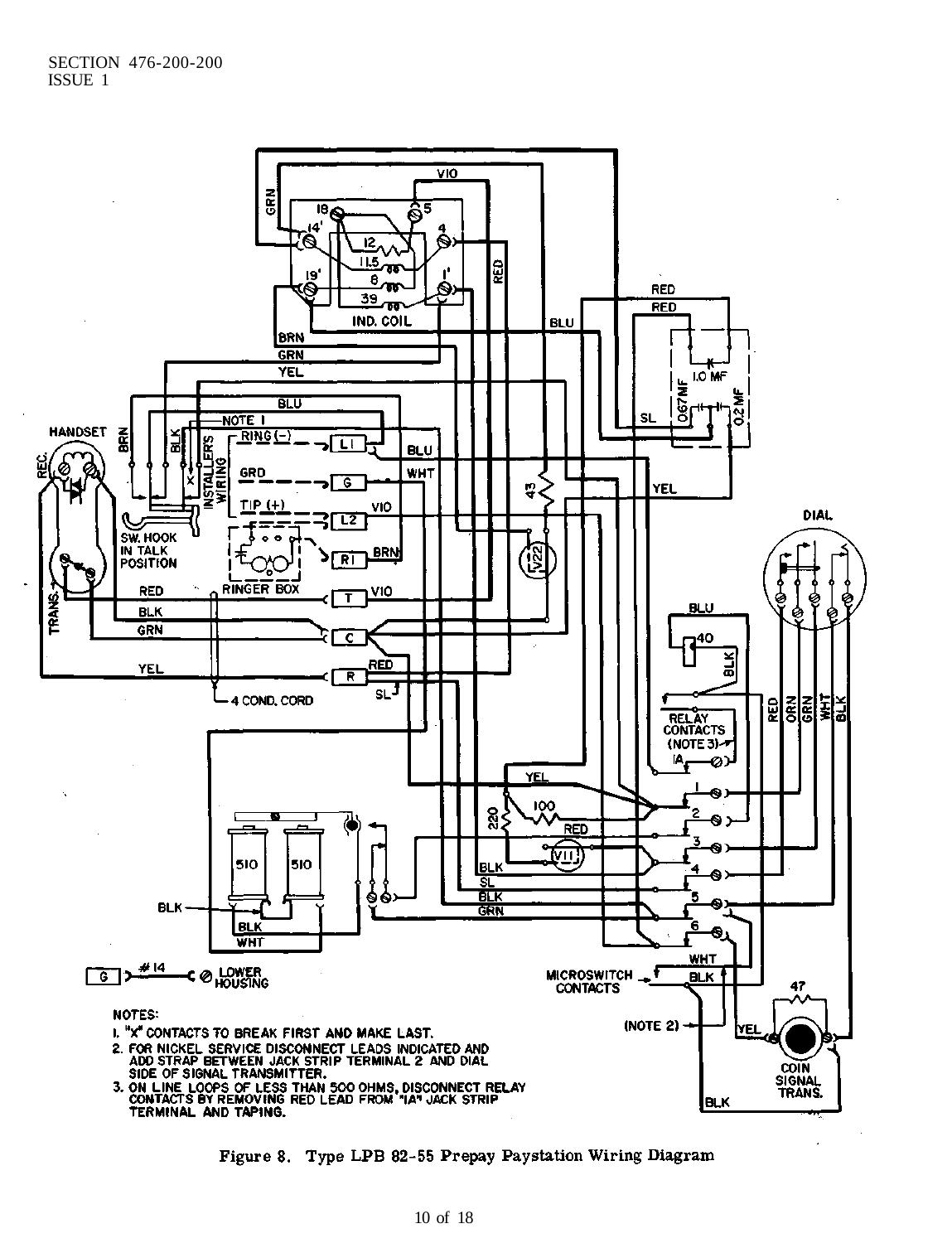

Figure 9. Type LPA 86 Semi-Postpay Paystation Wiring Diagram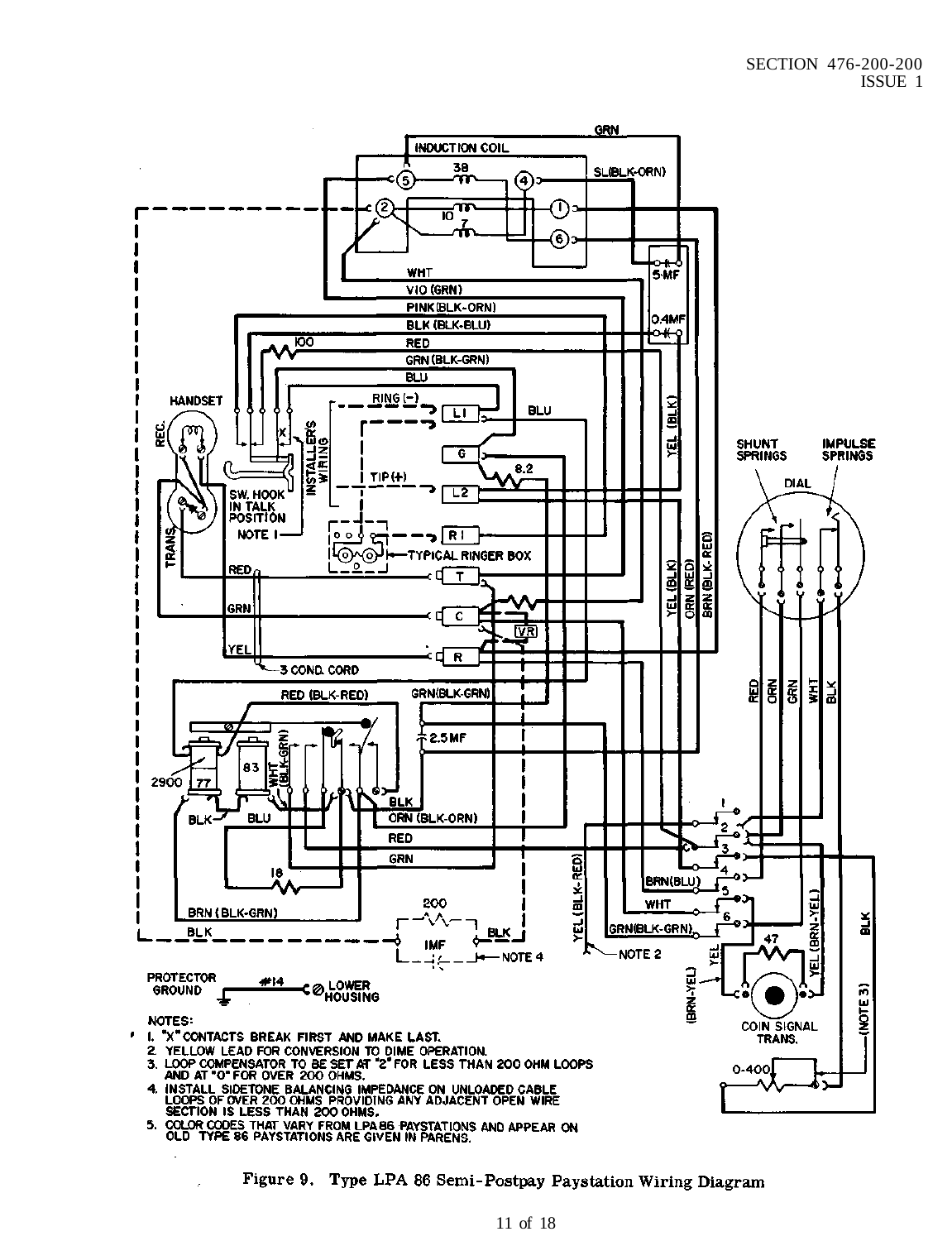

1, WHY LOVE CONTACTS AND LEADS ARE NOT PART OF LPA 86-10.<br>6. COLOR CODES THAT VARY FROM LPA-10 AND LPA-55 PAYSTATIONS AND APPEAR<br>ON OLDER TYPE PAYSTATIONS ARE GIVEN IN PARENS.

Figure 10. Types LPA 86-10 and LPA 86-55 Semi-Postpay Paystation Wiring Diagram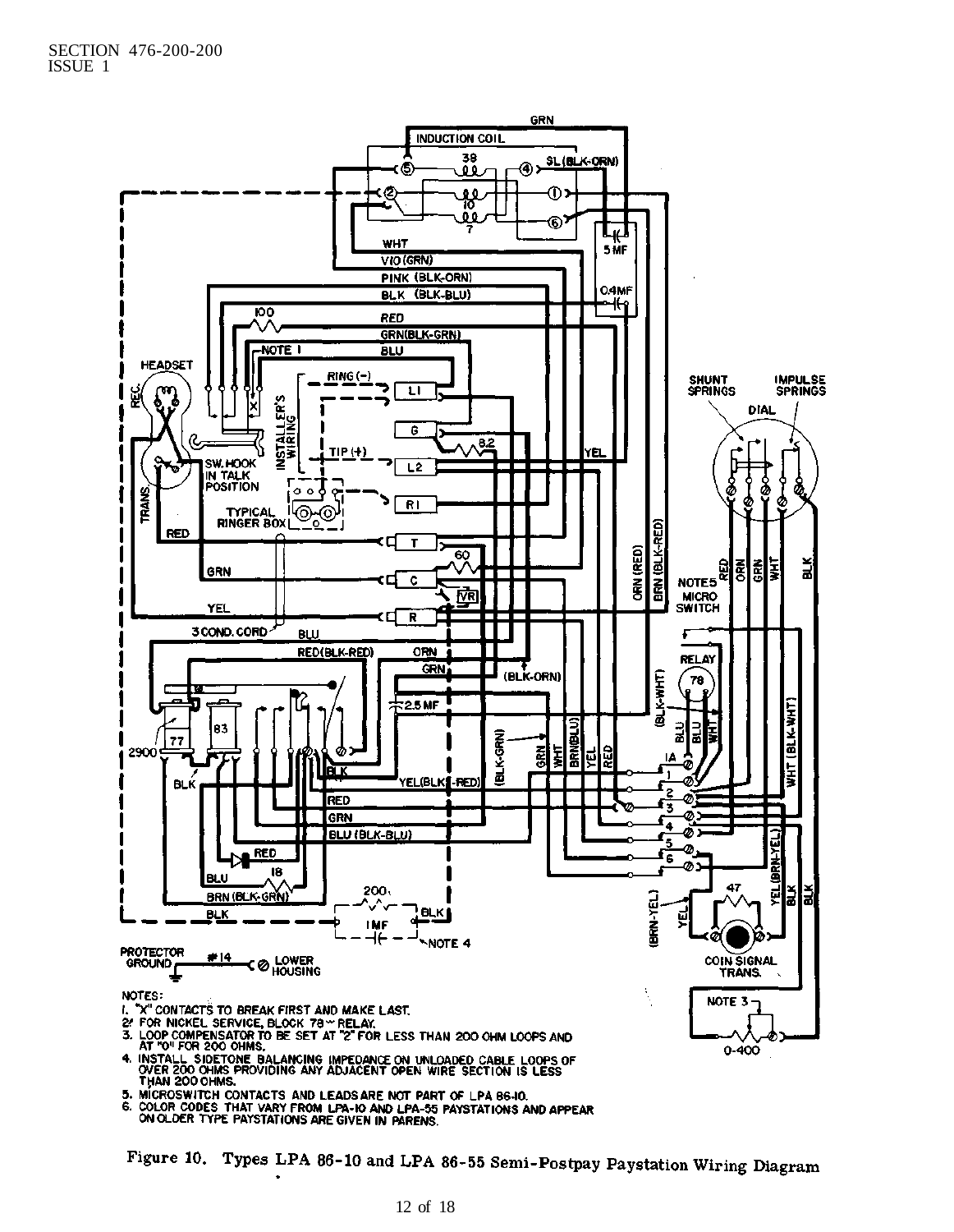

Figure 11. Type LPB 86 Semi-Postpay Paystation Wiring Diagram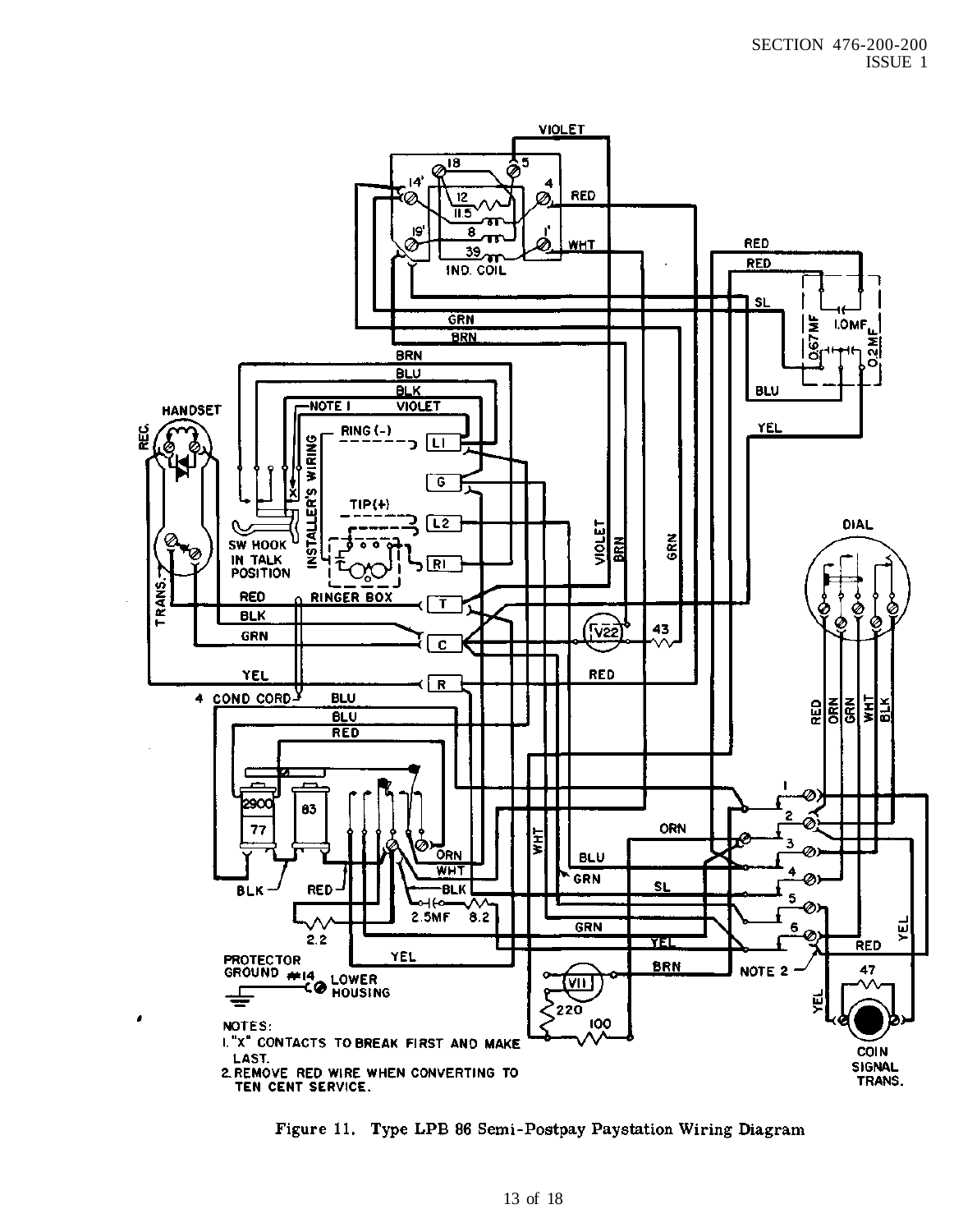

Figure 12. Types LPB 86-10 and LPB 86-55 Semi-Postpay Paystation Wiring Diagram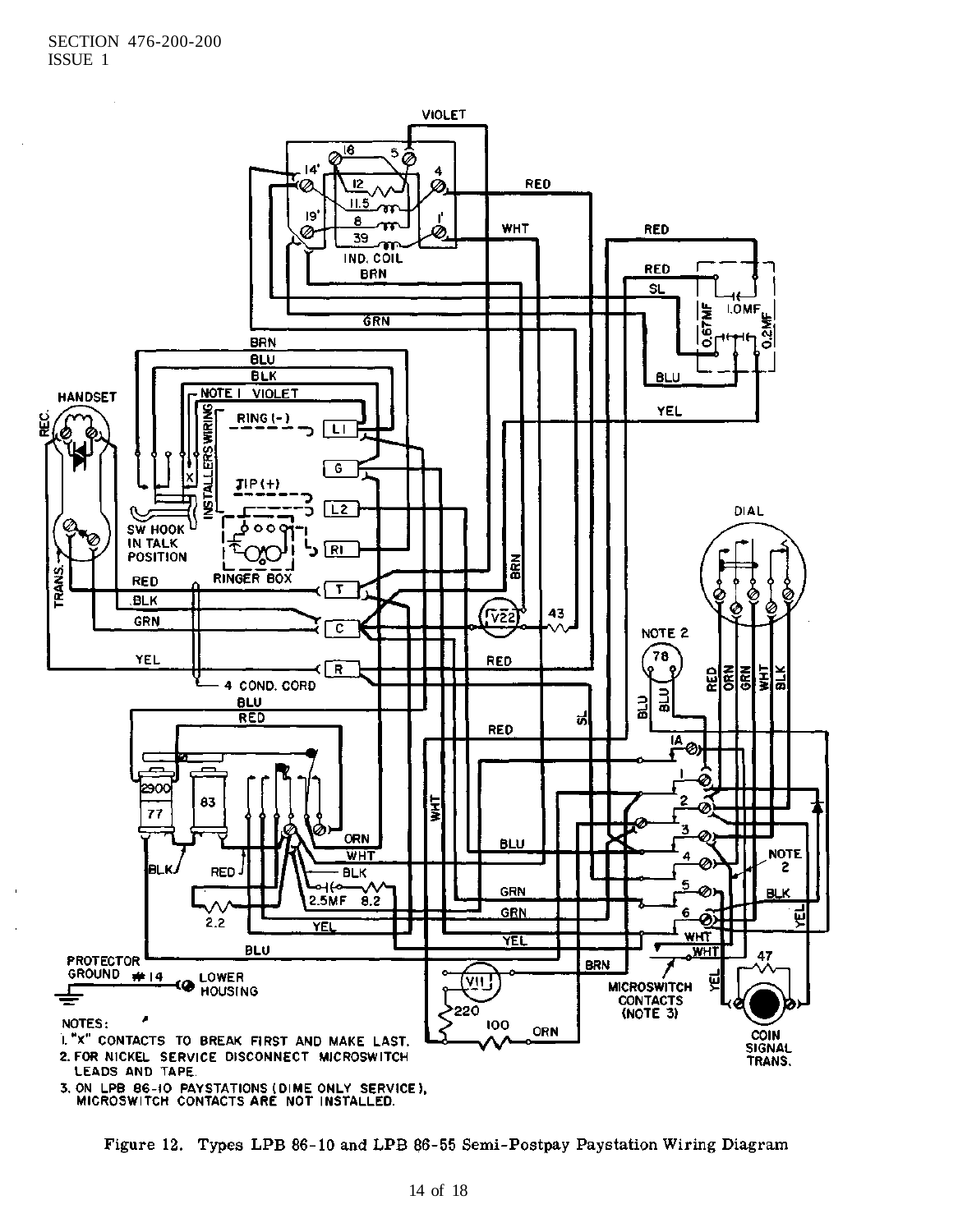

6. COLOR CODES THAT VARY FROM LPA-89 PAYSTATIONS AND APPEAR ON OLD TYPE<br>69 PAYSTATIONS ARE GIVEN IN PARENS.

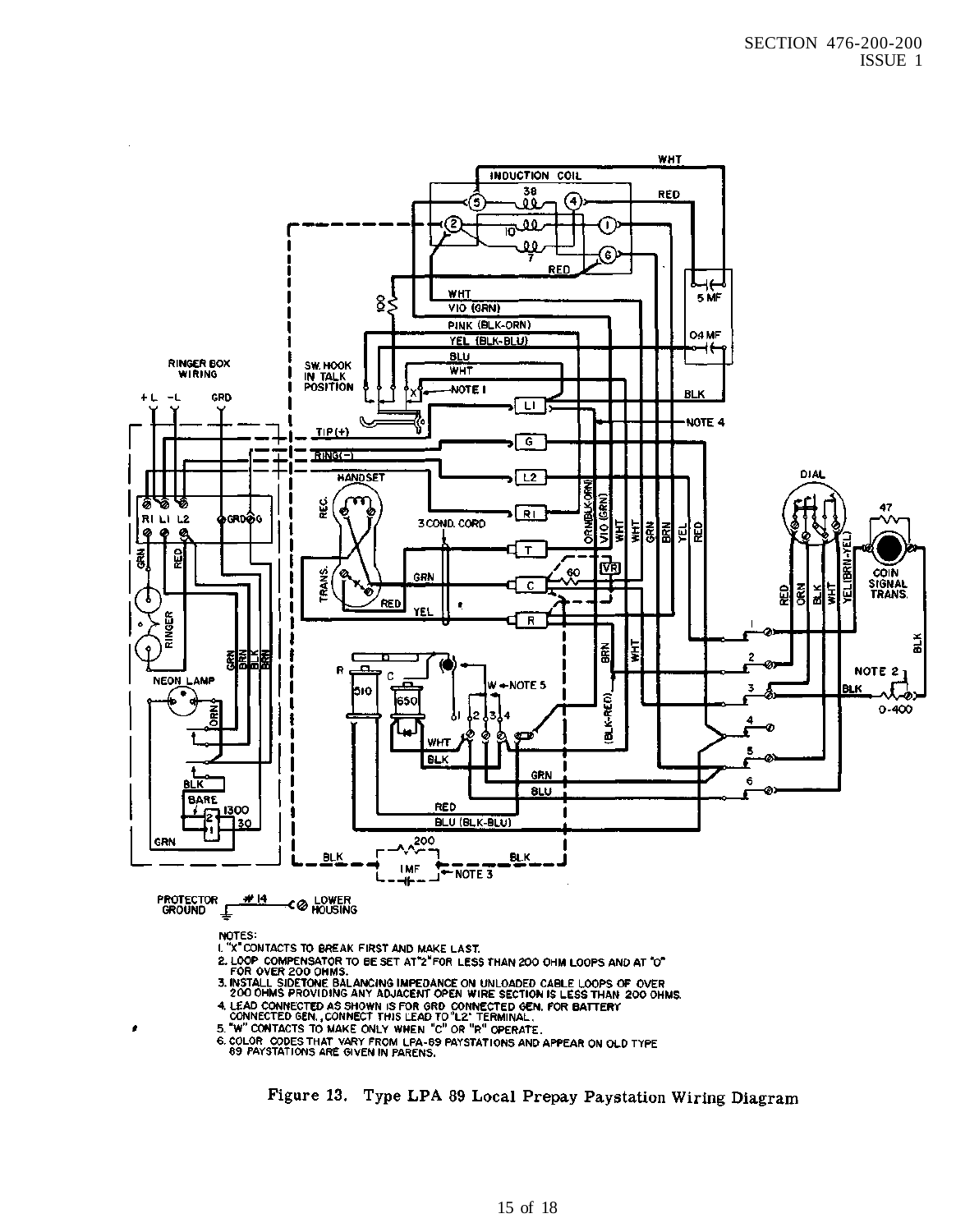

Figure 14. Type LPA 89-55 Local Prepay Paystation Wiring Diagram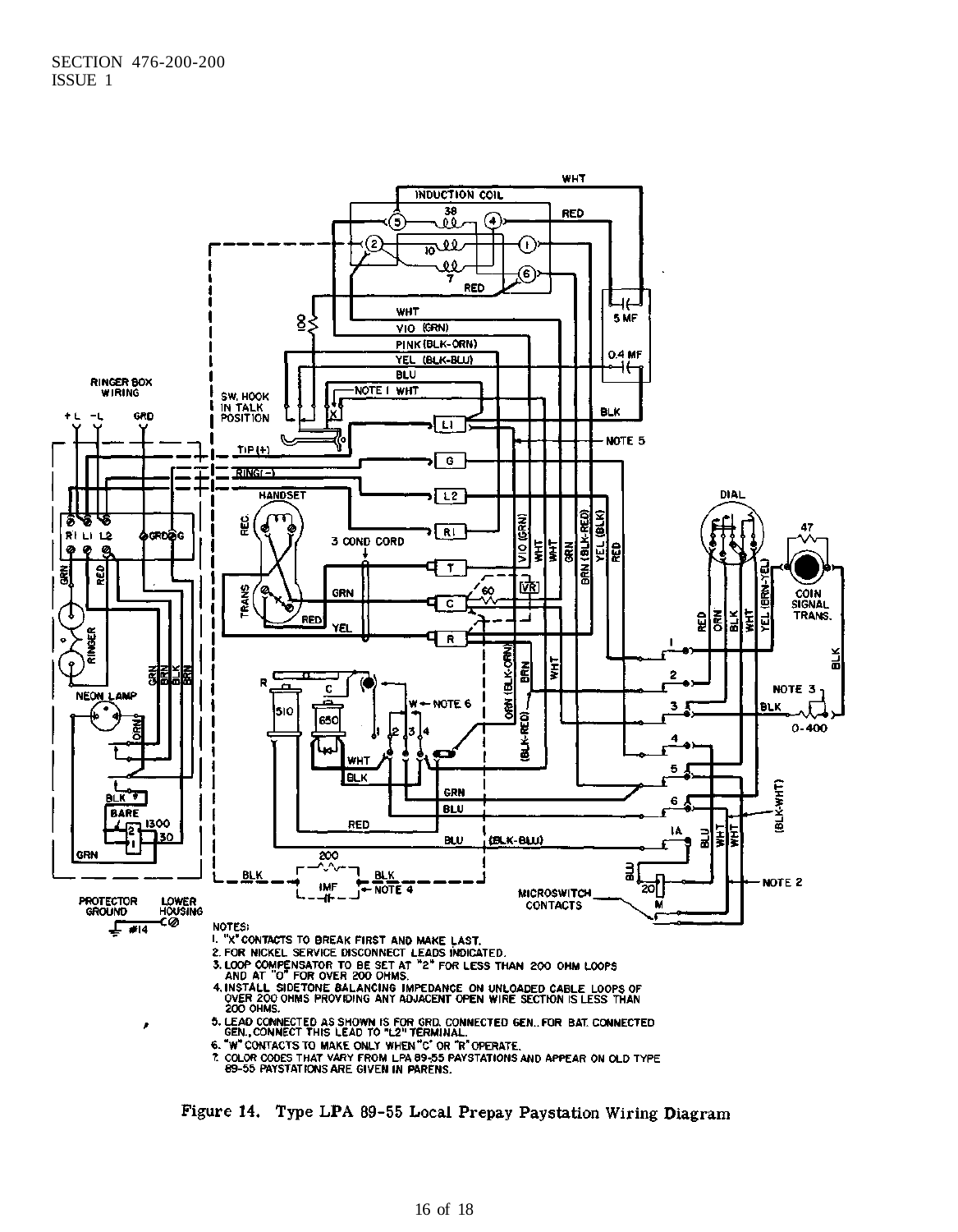

Figure 15. Type LPB 89 Local Prepay Paystation Wiring Diagram